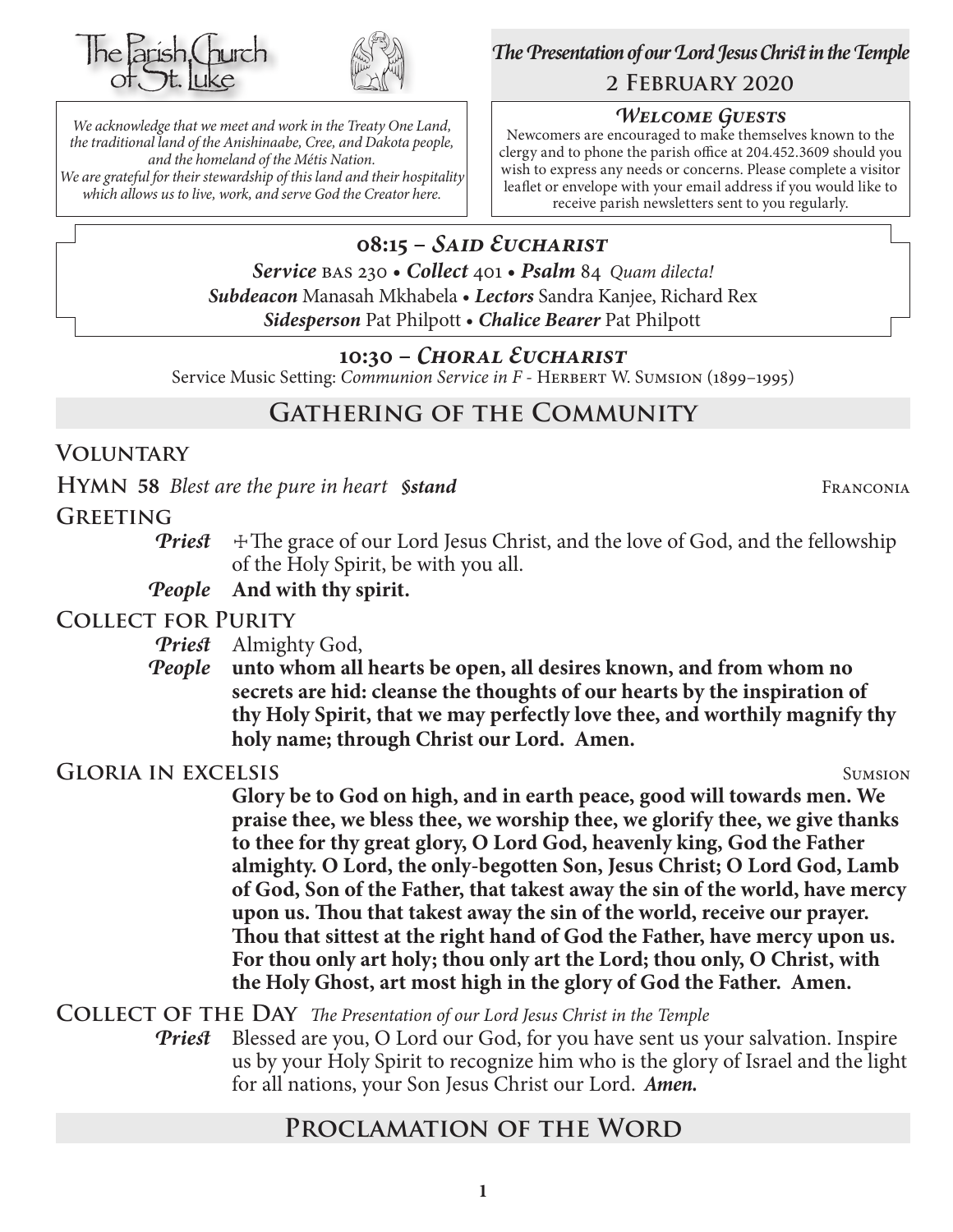**2**

# **First Lesson** *Malachi 3.1–4 §sit*

*Lector* A Reading from the Book of Malachi.

See, I am sending my messenger to prepare the<br>Way before me, and the Lord whom you seek will suddenly come to his temple. The messenger of the covenant in whom you delight — indeed, he is coming, says the Lord of hosts. 2 But who can endure the day of his coming, and who can stand when he appears? For he is like a refiner's fire and like fullers'

# ℣ The Word of the Lord. ℟ **Thanks be to God.**

- O how amiable are thy dwellings \* **thou Lord of hosts!**<br>
2 My soul hath a desire and longing to enter into the courts of the Lord \* **my heart and my flesh rejoice**<br>
in the living God **in the living God.**
- 3 Yea, the sparrow hath found her an house, and the swallow a nest where she may lay her young **\* even thy altars, O Lord of hosts, my King and my God.**
- 4 Blessed are they that dwell in thy house **\* they will be alway praising thee.**
- 5 Blessed is the man whose strength is in thee **\* in whose heart are thy ways.**
- 6 Who going through the vale of misery use it for a well **\* and the pools are filled with water.**
- 7 They will go from strength to strength **\* and unto the God of gods appeareth every one of them in Sion.**
- 8 O Lord God of hosts, hear my prayer **\* hearken, O God of Jacob.**
- 9 Behold, O God our defender **\* and look upon the face of thine Anointed.**
- 10 For one day in thy courts **\* is better than a thousand.**
- 11 I had rather be a door-keeper in the house of my God **\* than to dwell in the tents of ungodliness.**
- 12 For the Lord God is a light and defence **\* the Lord will give grace and worship, and no good thing shall he withhold from them that live a godly life.**
- 13 O Lord God of hosts **\* blessed is the man that putteth his trust in thee.** ☩**Glory be to the Father, and to the Son, and to the Holy Ghost; As it was in the beginning, is now and ever shall be: world without end. Amen.**

# **Second Lesson** *Hebrews 2.14–18*

*Lector* A Reading from the Letter to the Hebrews.

Since, therefore, the children share flesh and blood,<br>She himself likewise shared the same things, so<br>that through death he might destroy the specials that through death he might destroy the one who has the power of death, that is, the devil, <sup>15</sup> and free those who all their lives were held in slavery by the fear of death. 16For it is clear that he did not come to help angels, but the descendants of Abraham.

<sup>17</sup>Therefore he had to become like his brothers and sisters in every respect, so that he might be a merciful and faithful high priest in the service of God, to make a sacrifice of atonement for the sins of the people. 18Because he himself was tested by what he suffered, he is able to help those who are being tested.

℣ The Word of the Lord. ℟ **Thanks be to God.**

**GRADUAL HYMN 46** *Fairest Lord Jesus §stand* CRUSADERS' HYMN

*Gospeler* The Lord be with you. *People* **And with thy spirit.**

**Glory be to thee, O Lord.**

**Gospel** *St. Luke 2.22–40 §face the Gospel*

soap; <sup>3</sup>he will sit as a refiner and purifier of silver, and he will purify the descendants of Levi and refine them like gold and silver, until they present offerings to the Lord in righteousness. <sup>4</sup>Then the offering of Judah and Jerusalem will be pleasing to the Lord as in the days of old and as in former years.

**Psalm** *84 Quam dilecta! Chant:* C.H.H. Parry (1848–1918)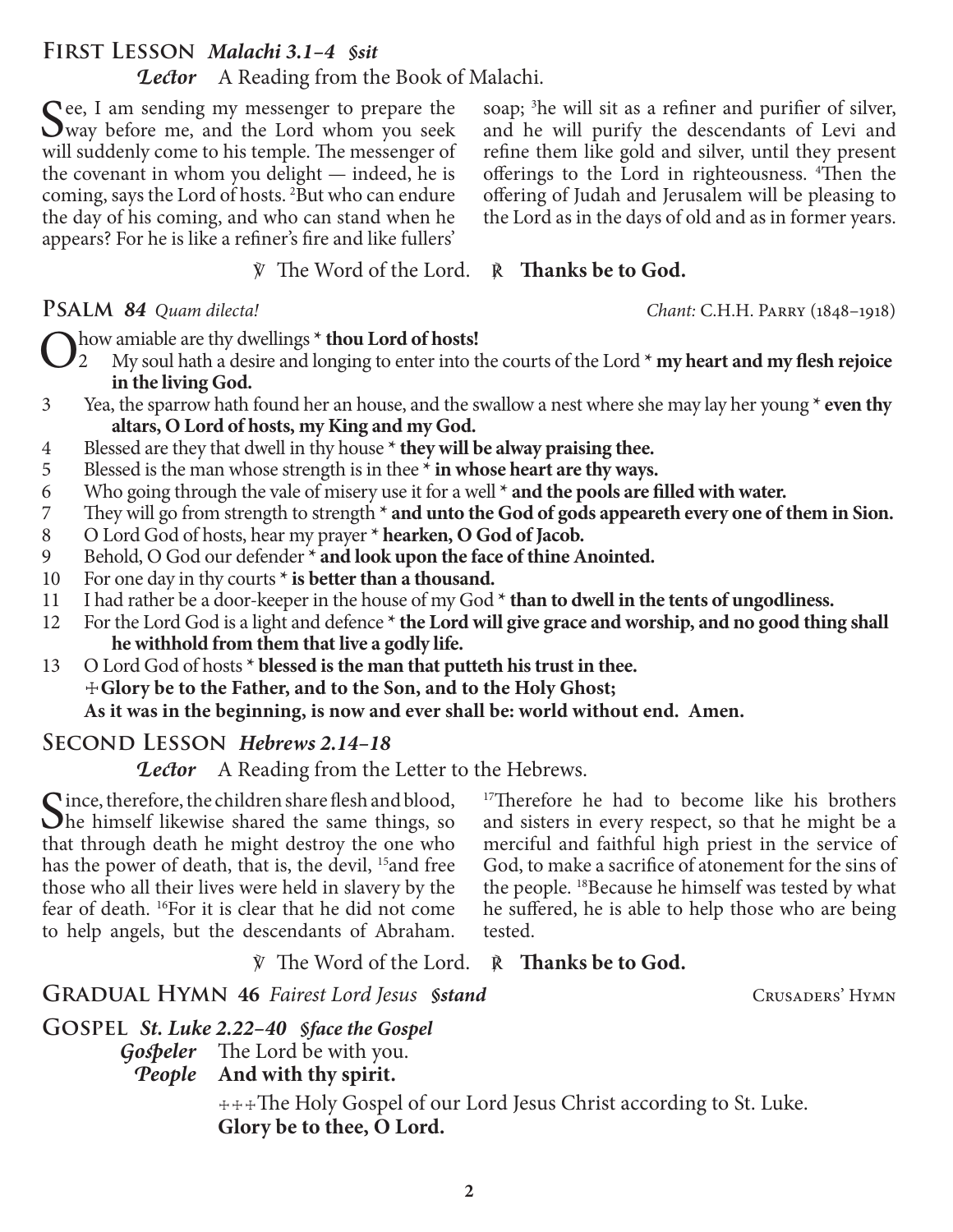When the time came for their purification<br>according to the law of Moses, they brought<br>him un to January to present him to the Lard him up to Jerusalem to present him to the Lord  $23$ (as it is written in the law of the Lord, "Every" firstborn male shall be designated as holy to the Lord"),  $^{24}$  and they offered a sacrifice according to what is stated in the law of the Lord, "a pair of turtledoves or two young pigeons." <sup>25</sup>Now there was a man in Jerusalem whose name was Simeon; this man was righteous and devout, looking forward to the consolation of Israel, and the Holy Spirit rested on him. 26It had been revealed to him by the Holy Spirit that he would not see death before he had seen the Lord's Messiah. <sup>27</sup>Guided by the Spirit, Simeon came into the temple; and when the parents brought in the child Jesus, to do for him what was customary under the law, 28Simeon took him in his arms and praised God, saying, 29"Master, now you are dismissing your servant in peace, according to your word; <sup>30</sup>for my eyes have seen your salvation, <sup>31</sup>which you have prepared in the presence of all peoples, 32a light for revelation to the Gentiles and

for glory to your people Israel." <sup>33</sup>And the child's father and mother were amazed at what was being said about him. <sup>34</sup>Then Simeon blessed them and said to his mother Mary, "This child is destined for the falling and the rising of many in Israel, and to be a sign that will be opposed  $35$ so that the inner thoughts of many will be revealed — and a sword will pierce your own soul too." <sup>36</sup>There was also a prophet, Anna the daughter of Phanuel, of the tribe of Asher. She was of a great age, having lived with her husband seven years after her marriage, <sup>37</sup>then as a widow to the age of eighty-four. She never left the temple but worshipped there with fasting and prayer night and day. 38At that moment she came, and began to praise God and to speak about the child to all who were looking for the redemption of Jerusalem. 39When they had finished everything required by the law of the Lord, they returned to Galilee, to their own town of Nazareth. <sup>40</sup>The child grew and became strong, filled with wisdom; and the favour of God was upon him.

#### ℣ The Gospel of Christ. ℟ **Praise be to thee, O Christ.**

#### **Homily** *§sit*

#### **Nicene Creed** *§stand*

*Priest* I believe in one God,

*All* **the Father almighty, maker of heaven and earth, and of all things visible and invisible; And in one Lord Jesus Christ, the only-begotten Son of God, begotten of the Father before all worlds, God, of God; Light, of Light; very God, of very God; begotten, not made; being of one substance with the Father; through whom all things were made: who for us and for our salvation came down from heaven, and was incarnate by the Holy Ghost of the Virgin Mary, and was made man, and was crucified also for us under Pontius Pilate. He suffered and was buried, and the third day he rose again according to the scriptures, and ascended into heaven, and sitteth on the right hand of the Father. And he shall come again with glory to judge both the quick and the dead: whose kingdom shall have no end. And I believe in the Holy Ghost, the Lord, the giver of life, who proceedeth from the Father and the Son, who with the Father and the Son together is worshipped and glorified, who spake by the prophets. And I believe one, holy, catholic, and apostolic Church. I acknowledge one baptism for the remission of sins. And I look for the** ☩**resurrection of the dead, and the life of the world to come. Amen.**

## **Prayers of the People** *§stand, sit, or kneel*

#### **Confession and Absolution**

*Priest* Let us humbly confess our sins to almighty God.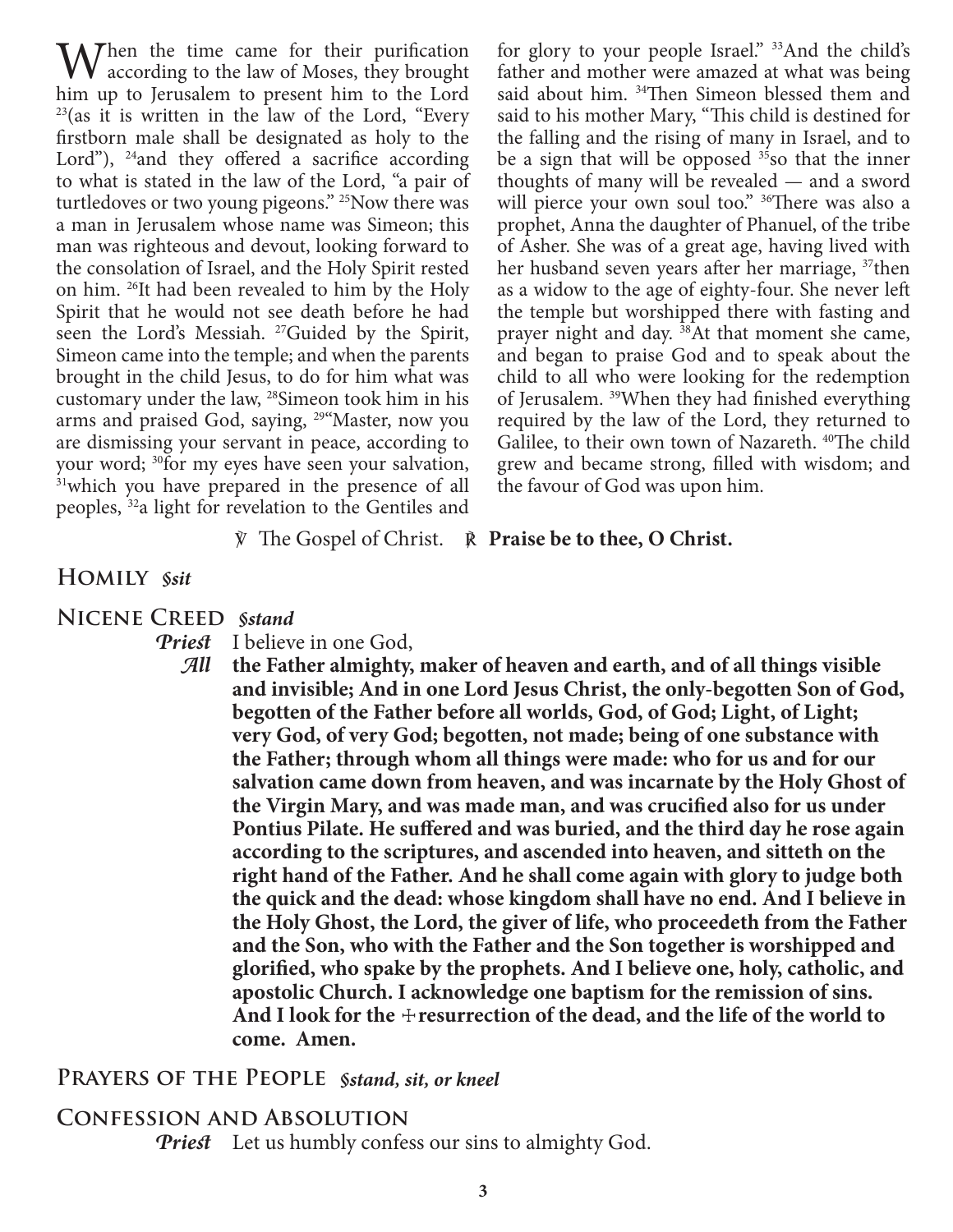- *People* **Almighty God, Father of our Lord Jesus Christ, Maker of all things and judge of all people: We acknowledge and confess our manifold sins and wickedness, Which we from time to time most grievously have committed, By thought, word and deed, Against thy divine majesty. We do earnestly repent, and are heartily sorry for these our misdoings. Have mercy upon us, most merciful Father; For thy Son our Lord Jesus Christ's sake, Forgive us all that is past; And grant that we may ever hereafter Serve and please thee In newness of life, To the honour and glory of thy name; Through Jesus Christ our Lord. Amen.**
- *Priest*  $\pm$  Almighty God, our heavenly Father, who of his great mercy hath promised forgiveness of sins to all them that with hearty repentance and true faith turn unto him: have mercy upon you; pardon and deliver you from all your sins; confirm and strengthen you in all goodness; and bring you to everlasting life; through Jesus Christ our Lord.*Amen.*

## **The Peace** *§stand*

*Priest* The peace of the Lord be always with you.

*All* **And also with you.**

# **Celebration of the Eucharist**

**OFFERTORY HYMN 241** *Love divine, all loves excelling* HYFRYDOL

# **Offertory Sentence** *§remain standing*

*Priest* All things come of thee, O Lord.

# *People* **And of thine own have we given thee.**

# **Prayer over the Gifts**

*Priest* Almighty God, accept the joyful offering of your Church, and grant that your Son may shine in us as the light that lightens every nation. We ask this in the name of the same Jesus Christ our Lord. *Amen.*

**Great Thanksgiving** *Eucharistic Prayer A - Preface of the Incarnation*

- *Priest* The Lord be with you. *People* **And with thy spirit.** Lift up your hearts. **We lift them up unto the Lord.** Let us give thanks unto our Lord God. **It is meet and right so to do.**
- *Priest* It is very meet, right, and our bounden duty, that we should at all times, and in all places, give thanks unto thee, O Lord, holy Father, almighty, everlasting God, creator and preserver of all things. Because in the mystery of the Word made flesh, thou hast caused a new light to shine in our hearts, to give the knowledge of thy glory, in the face of thy Son Jesus Christ our Lord. Therefore with angels and archangels, and with all the company of heaven, we laud and magnify thy glorious name; evermore praising thee and saying:

# **SANCTUS, BENEDICTUS** SUMSION

- *All* **Holy, holy, holy, Lord God of Hosts, heaven and earth are full of thy glory. Glory be to thee, O Lord most high.** ☩**Blessed is he that cometh in the name of the Lord: Hosanna in the highest.** *§kneel or sit*
- *Priest* Blessing and glory and thanksgiving be unto thee, almighty God, our heavenly Father, who of thy tender mercy didst give thine only Son Jesus Christ to take our nature upon him, and to suffer death upon the cross for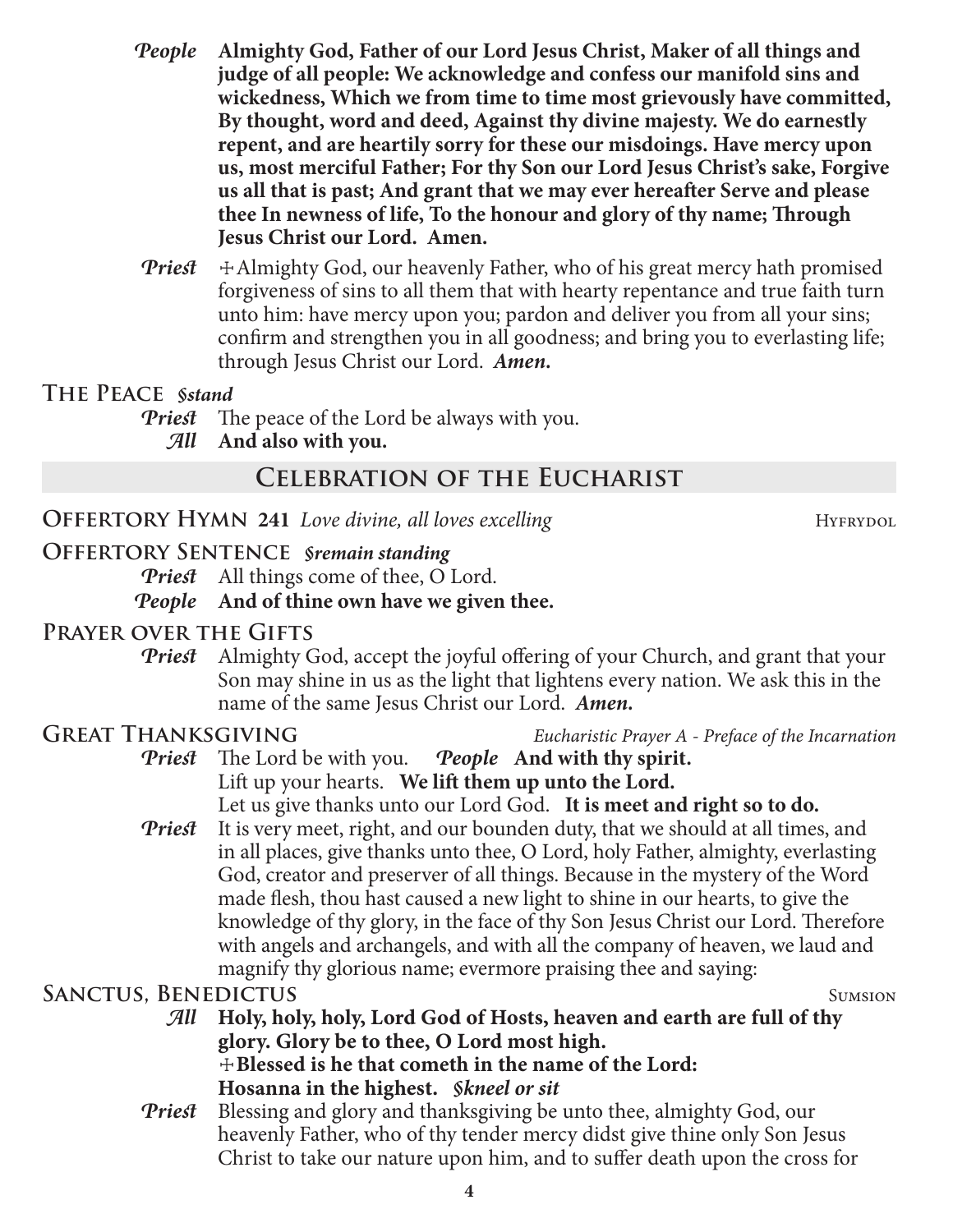our redemption; who made there, by his one oblation of himself once offered, a full, perfect, and sufficient sacrifice, oblation, and satisfaction, for the sins of the whole world; and did institute, and in his holy Gospel command us to continue, a perpetual memorial of that his precious death, until his coming again. Hear us, O merciful Father, we most humbly beseech thee; and grant that we receiving these thy creatures of bread and wine, according to thy Son our Saviour Jesus Christ's holy institution, in remembrance of his death and passion, may be partakers of his most blessed body and blood; who, in the same night that he was betrayed, took bread; and, when he had given thanks, he brake it; and gave it to his disciples, saying, "Take, eat; this is my body which is given for you: Do this in remembrance of me." Likewise after supper he took the cup; and when he had given thanks, he gave it to them, saying, "Drink ye all, of this; for this is my blood of the new covenant, which is shed for you and for many for the remission of sins: Do this, as oft as ye shall drink it, in remembrance of me." Wherefore, O Father, Lord of heaven and earth, we thy humble servants, with all thy holy Church, remembering the precious death of thy beloved Son, his mighty resurrection, and glorious ascension, and looking for his coming again in glory, do make before thee, in this sacrament of the holy bread of eternal life and the cup of everlasting salvation, the memorial which he hath commanded:

*All* **We praise thee, we bless thee, we thank thee, and we pray to thee, Lord our God.** And we entirely desire thy fatherly goodness mercifully to accept this our sacrifice of praise and thanksgiving, most humbly beseeching thee to grant, that by the merits and death of thy Son Jesus Christ, and through faith in his blood, we and all thy whole Church may obtain remission of our sins, and all other benefits of his passion; And we pray that by the power of thy Holy Spirit, all we who are partakers of this holy communion may be fulfilled with thy grace and heavenly benediction;  $+$ through Jesus Christ our Lord, by whom and with whom, in the unity of the Holy Spirit, all honour and glory be unto thee, O Father Almighty, world without end. *Amen.*

# **Lord's Prayer**

*Priest* And now, as our Saviour Christ hath taught us, we are bold to say:

*All* **Our Father, who art in heaven, hallowed be thy name, thy kingdom come, thy will be done, on earth as it is in heaven. Give us this day our daily bread. And forgive us our trespasses, as we forgive those who trespass against us. And lead us not into temptation, but deliver us from evil. For thine is the kingdom, the power, and the glory, for ever and ever. Amen.**

#### **Breaking of the Bread**

*All* **We do not presume to come to this thy table, O merciful Lord, trusting in our own righteousness, but in thy manifold and great mercies. We are not worthy so much as to gather up the crumbs under thy table. But thou art the same Lord, whose property is always to have mercy: grant us therefore, gracious Lord, so to eat the flesh of thy dear Son Jesus Christ, and to drink his blood, that we may evermore dwell in him, and he in us. Amen.**

# **FRACTION ANTHEM** *Agnus Dei* SUMSION

#### **Invitation**

*Priest* The gifts of God for the People of God. *People* **Thanks be to God.**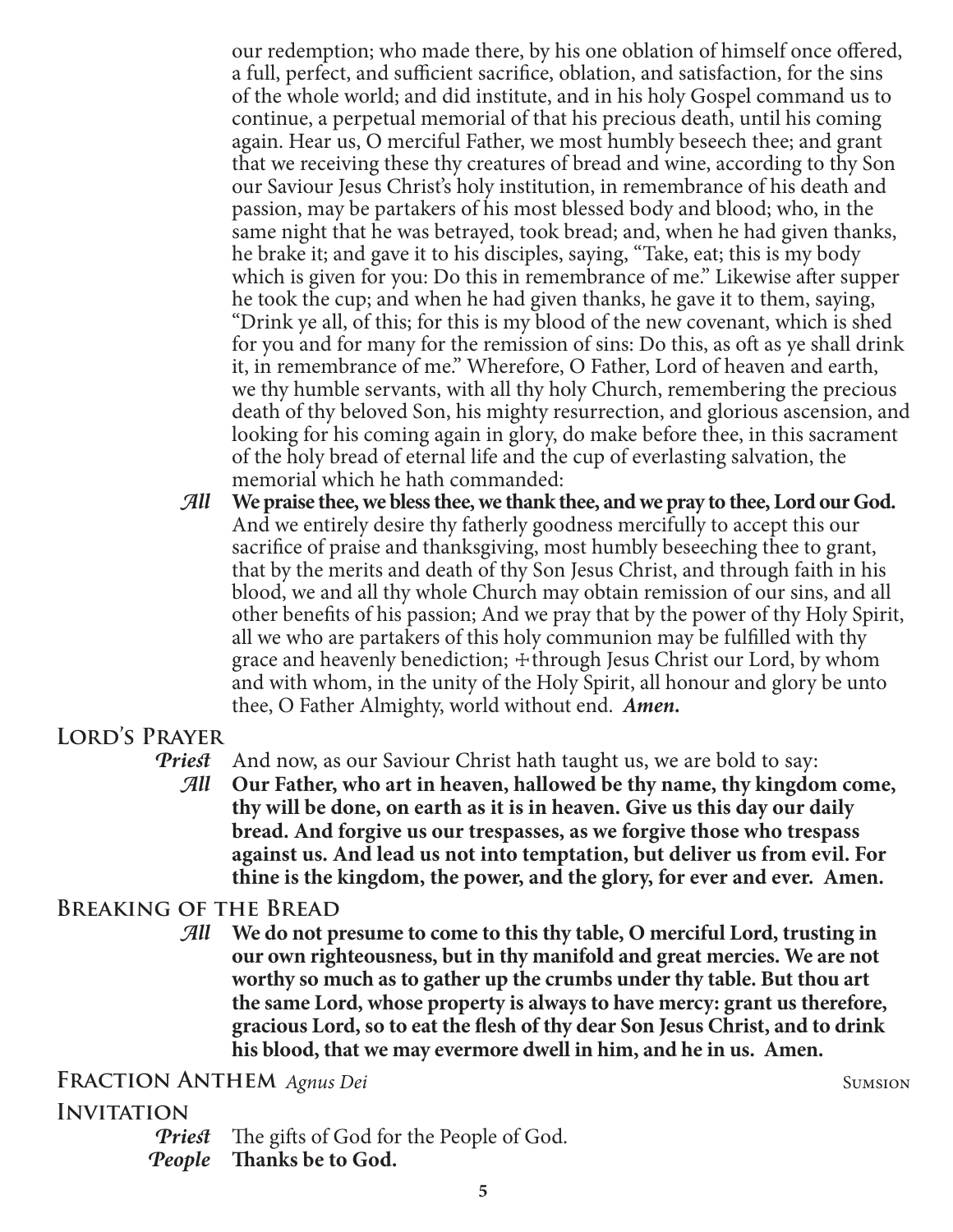# **The Communion**

*During the administration of Communion and the Ablutions, the choir will sing:* Hymn 276 *Thy kingdom come, O God* ST. CECILIA ANTHEM *When to the Temple Mary went* JOHANN ECCARD (1553-1611)

## **Prayer after Communion** *§stand*

**Priest** God for whom we wait, you fulfilled the hope of Simeon, who did not die till he had welcomed the Messiah. Complete in us your perfect will, that we in Christ may share in your eternal kingdom; for he is Lord for ever and ever. *Amen.*

# **Doxology**

*Priest* Glory to God

*All* **whose power, working in us, can do infinitely more than we can ask or imagine. Glory to God from generation to generation, in the Church and in Christ Jesus, for ever and ever. Amen.**

## **Blessing**

*Priest* The peace of God, which passeth all understanding, keep your hearts and minds in the knowledge and love of God, and of his Son Jesus Christ our Lord:  $\pm$ And the blessing of God almighty, the Father, the Son, and the Holy Spirit be amongst you and remain with you always. *Amen.*

## **Announcements** *§sit*

**HYMN** 40 *Praise to the Holiest in the height §stand* GERONTIUS (1<sup>st</sup> tune)

**Dismissal**

**Leader** Go in peace to love and serve the Lord. *All* **Thanks be to God.**

**Voluntary**

*You are cordially invited to Church House for refreshments and fellowship following the 10:30 service.*

*Next Sunday:* **9 February** – *Fifth Sunday after the Epiphany (Proper 5)*

**08:15 -** *Said Eucharist* **• 10:30 -** *Sung Eucharist*

Isaiah 58.1–12 • Psalm 112 *Beatus vir* 1 Corinthians 2.1–16 • St. Matthew 5.13–20

# **16:00 -** *Choral Evensong*

If you would like your birth date or anniversary published in the pew leaflet, please contact the parish office.

*Happy Birthday* Tyler Van Vliet 3 February Lomalanga Mkhabela 4 February David Owen Lucas 7 February

*Our parish has been blessed by your presence today.*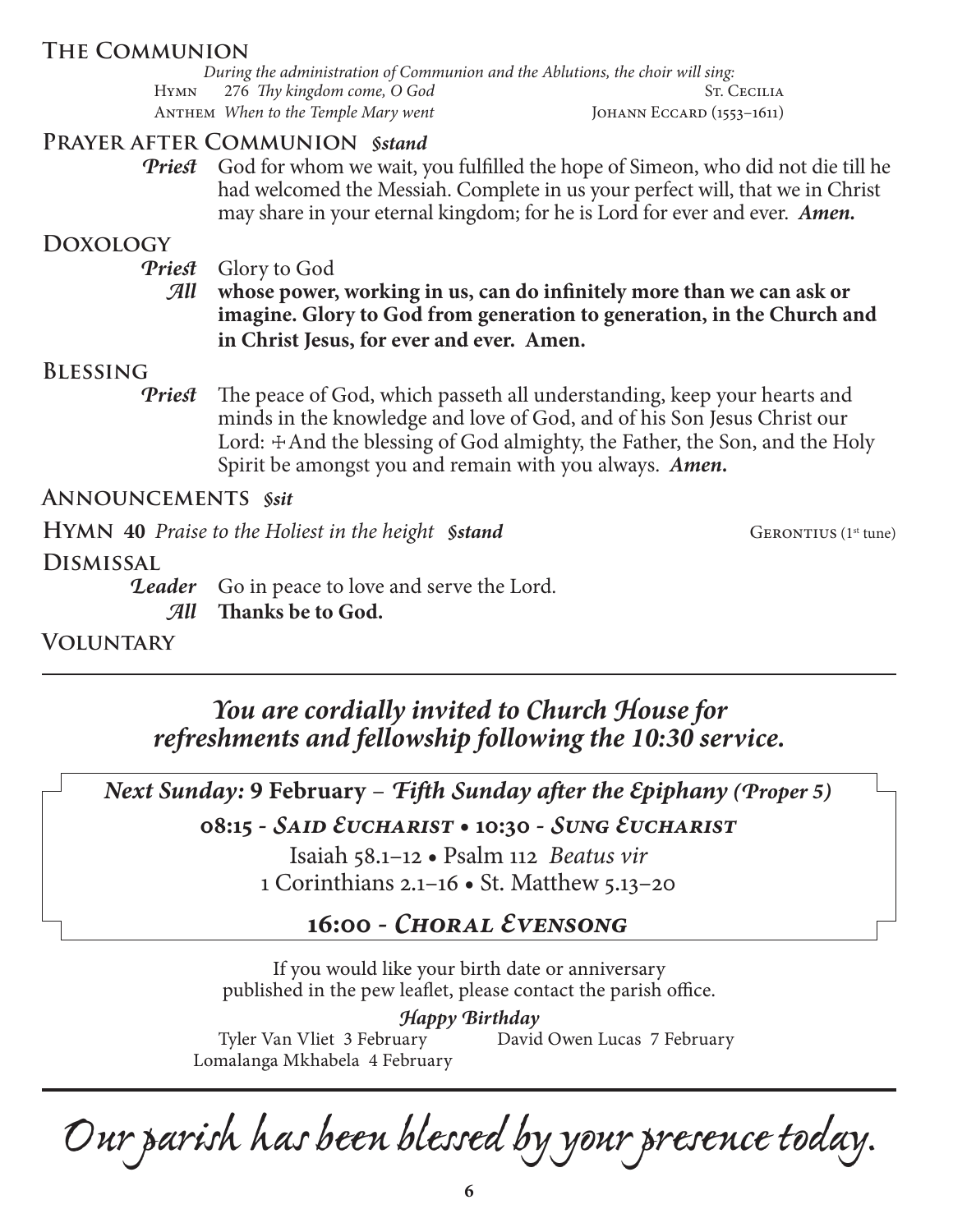#### *St. Luke's is a scent-free space.*

**Please be aware that scents may cause allergic/asthmatic reactions in some of our congregants. In order not to spoil the service for other members of the congregation, please silence electronic devices such as cellphones.**

| <b>ASSISTING -</b> |                                                               |  |  |  |
|--------------------|---------------------------------------------------------------|--|--|--|
|                    | Lectors Vera Rosolowich, Malcolm Tinsley                      |  |  |  |
|                    | <b>Chalice Bearers</b> Arnold Goetz, Kathy Mikkelsen          |  |  |  |
|                    | Sidespersons Jan Roberts, David Owen Lucas                    |  |  |  |
|                    | Subdeacon Sheila Welbergen                                    |  |  |  |
|                    | Crucifer Don Seaton                                           |  |  |  |
|                    | Acolytes Kevin Webb, Michael Croft                            |  |  |  |
|                    | Intercessor John Loewen                                       |  |  |  |
|                    | <b>Oblationers</b> Peggy Eastwood, Susan Gandier              |  |  |  |
|                    | <b>Counters</b> Arnold Goetz, David Owen Lucas                |  |  |  |
|                    | Altar Guild Sara Sakowski                                     |  |  |  |
|                    | Children's Program Kendall Jackson, Monica Majur, Rohan Kiska |  |  |  |
|                    | Refreshments Susan Roe-Finlay (Proceeds: Coffee Funds)        |  |  |  |

### *Please include the following people in your prayers:*

#### **Parishioners:**

Ted Rennie, Lori Kroeger, Paul Hogue, Paul and Beryl Magel, Nancy Dunn, Jeff Brown, Bill Brant, Georgie Snead, Orest Rosolowich, Fr. Tom Graham, Ann Croft, Dorothy and John Funnell, Ted R., Shirley and Neil Almdal, Cecile Chiddenton, John Judge.

#### **Friends and Family:**

Anne Richardson, R.I.P., Pam Lock, R.I.P., John Lock, Tom Lucas, Jim M., Gordon Clarke, R.I.P., David Hagerman, Lar, Marcus, Simon, Kayla, Jason, Jim Carr, Alain Carlson, The Rev. Canon John Ezeobi, Jenny Miller, George Peterson, Daphne W., Walter Mildren, Ed Miller, George Nelson, Everett Lampman.

# **Notices**

#### *Bible Study*

**Tuesdays, 10:00** in the boardroom. Our topic will be *Women of the Bible*. We use many different translations of the bible passages, so feel free to bring which ever bible you use. *We invite you to join our lively studies and discussions.*

#### *Hospitality Drop-in*

*Volunteers* are really needed for this parish outreach ministry. Give one to two hours of your time, either weekly, or a couple of times a month to help serve food and hand out toiletries on Tuesday mornings from 07:00 to 09:00. It is a rewarding and heart-warming opportunity to work with and become friends with our guests. Please contact Barbara Calder.

#### *Reports for Annual General Meeting*

Please assemble and submit your committee and activity reports for the Annual General Meeting booklet by **next Sunday 9 February.** This year's meeting will be held on **Sunday 23 February**. Send to the parish office: stluke@shaw.ca. *Thank you.*

#### *Shrove Tuesday*

**Tuesday 25 February.** A Pancake Supper will be held in the parish hall. All-you-can-eat pancakes with three sausages will be served for a minimal cost of \$10.00 per person. Children, 15 and under, are free. Included in the ticket price will be dessert and tea, coffee, or juice. Supper will be served starting at 17:00 until 19:00. *Mark your calendars – we would love to see you there. Your support is very much appreciated.*